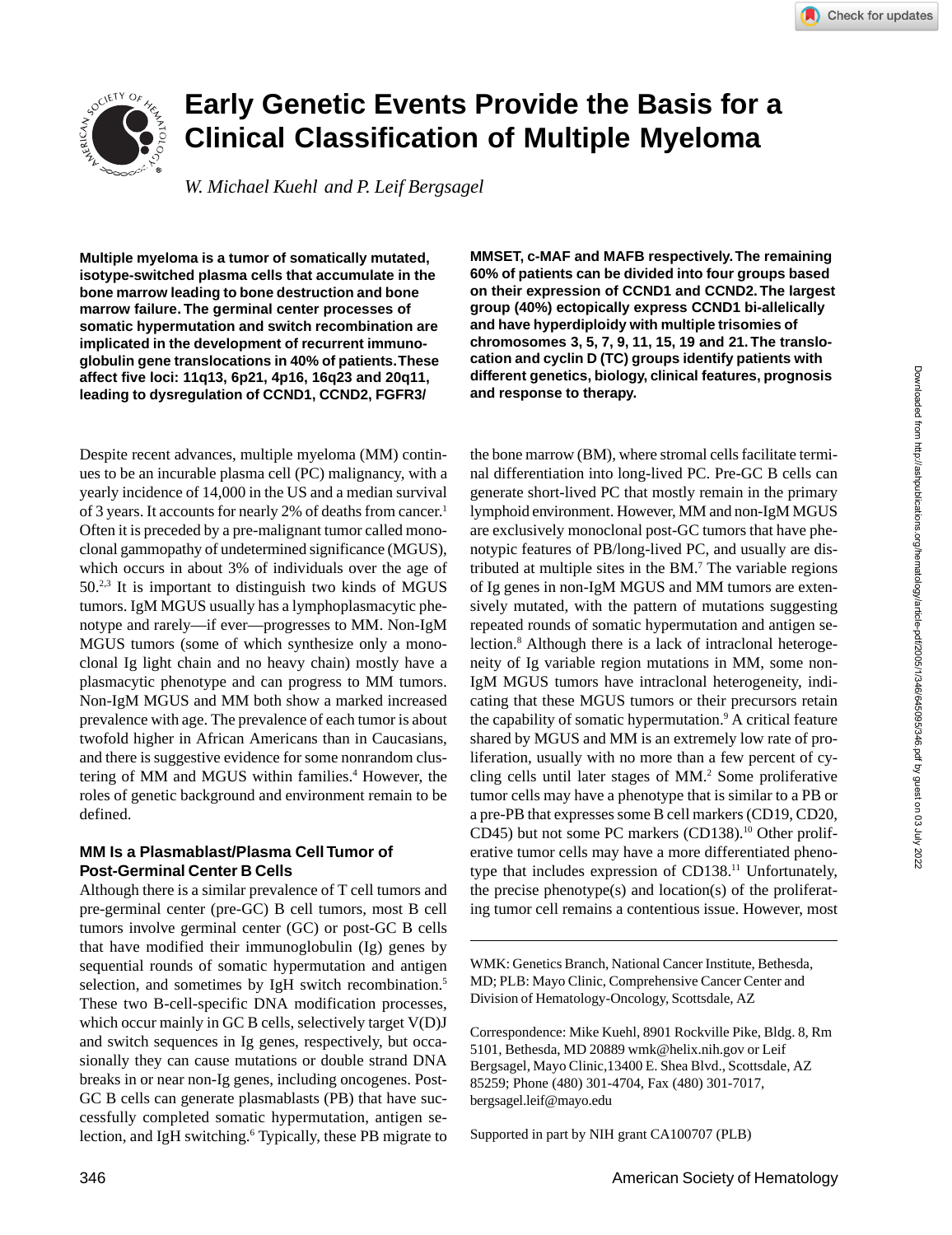tumor cells are non-proliferative. These cells are not fully differentiated, but have a phenotype that typically is similar to normal, terminally differentiated, long-lived BM PC (CD19– CD20– CD45– CD138+ ). It is tempting to speculate that MM is similar to many kinds of hematopoietic and solid tumors that are thought to be dependent on a small population of stem cells that are capable of indefinite proliferation, but presently there is no convincing evidence for a small fraction of stem cells in MM. Importantly, we do not know whether or not the non-proliferative cells retain the ability to revert to a proliferative phenotype. In any case, the occurrence of tumor cells with different phenotypes is an important consideration in the design and evaluation of therapies.

#### **Stages of Multiple Myeloma**

A clonal PC neoplasm must expand to approximately 109 cells before it produces enough Ig to be recognized as a monoclonal Ig (M-Ig) by serum electrophoresis, or as a monoclonal Ig light chain (M-IgL) by urine electrophoresis for the approximately 15% of MM tumors that express only IgL.2 Notably, the relatively recent development and application of a serum free IgL assay has increased the sensitivity and reliability of screening for clonal PC tumors.<sup>12</sup> The most significant impact of this procedure includes an enhanced ability to detect M-Ig or M-IgL in primary amyloidosis and nonsecretory multiple myeloma, as well as an improved capability to detect and monitor tumors that express only M-IgL, with preliminary results indicating that a significant fraction of MGUS tumors express only M-IgL. In any case, for MGUS, serum M-Ig is 0.5 to 3 g/dL, and the tumor cells comprise no more than 10% of the mononuclear cells in the BM (**Figure 1**). Depending on the level of M-Ig, 0.6%- 3% per year of patients with non-IgM MGUS progress to MM expressing the same M-Ig.<sup>3</sup> There are no unequivocal genetic or phenotypic markers that distinguish MGUS from MM tumor cells, so that it is not possible to predict if and when an MGUS tumor will progress to MM. Also, it remains unclear to what extent intrinsic genetic or epigenetic changes in the MGUS tumor cell versus extrinsic changes in non-tumor cells affect progression. *Primary amyloidosis* is caused by an MGUS tumor (sometimes with such a small number of tumor cells that M-Ig is not detected by serum electrophoresis) that is symptomatic because of pathological deposits of portions of the M-Ig in critical tissues. MM is distinguished from MGUS by having a BM tumor content > 10%. *Smoldering* MM (SMM), which has a stable BM tumor content of > 10% but no osteolytic lesions or other complications of malignant MM, has a high probability of rapidly progressing to frankly malignant MM with osteolytic lesions and/or an increasing tumor mass. Further progression of MM is associated with increasingly severe secondary features

(lytic bone lesions, anemia, immunodeficiency, renal impairment), and in some patients the occurrence of tumor in extramedullary locations. *Extramedullary* MM is a more aggressive tumor that often is called secondary or primary *plasma cell leukemia* (PCL), depending on whether or not preceding *intramedullary* myeloma has been recognized. Human MM cell lines (HMCL), which can be viewed as the ultimate stage of tumor progression, sometimes can be generated, but usually only from extramedullary tumors.

# **Ig Translocations Are Present in a Majority of Multiple Myeloma Tumors**

Many B cell tumors have chromosomal translocations that involve the IgH locus (14q32) or one of the IgL loci (kappa, 2p12 and lambda, 22q11), and usually are mediated by errors in VDJ recombination or one of the other two B-cellspecific DNA modification mechanisms (above).<sup>13</sup> The consequence of these translocations is dysregulation or increased expression of an oncogene that is positioned near one or more of the strong Ig enhancers. Translocations involving an IgH switch region uniquely dissociate the intronic and 3′ IgH enhancers, so that an oncogene might be juxtaposed to an IgH enhancer on each of the derivative chromosomes, as first demonstrated for FGFR3 on der(14) and MMSET on der(4) in MM.<sup>14</sup> The prevalence of IgH translocations varies somewhat with the disease stage: nearly 50% in MGUS or SMM, 55%-73% in intramedullary MM, 85% in primary PCL, and  $> 90\%$  in HMCL.<sup>7,15-17</sup>



**Figure 1. Disease stages and timing of oncogenic events.** The earliest oncogenic changes are present in monoclonal gammopathy of undetermined significance (MGUS) and involve two minimally overlapping pathways, primary IgH translocations (black triangle) and multiple trisomies (white triangle), each of which can include a del 13 pathway (grey triangle). Other karyotypic abnormalities, including secondary (Ig) TLC, and epigenetic changes can occur at all stages. Activating mutations of K- or N-RAS appear to mark, if not cause, the MGUS to multiple myeloma (MM) transition in some cases, but sometimes occur during subsequent progression of MM. Late oncogenic events that occur at a time when tumors are becoming more aggressive include MYC dysregulation by secondary (Ig) TLC, bi-allelic deletion of p18, inactivation of Rb, and loss or mutation of p53.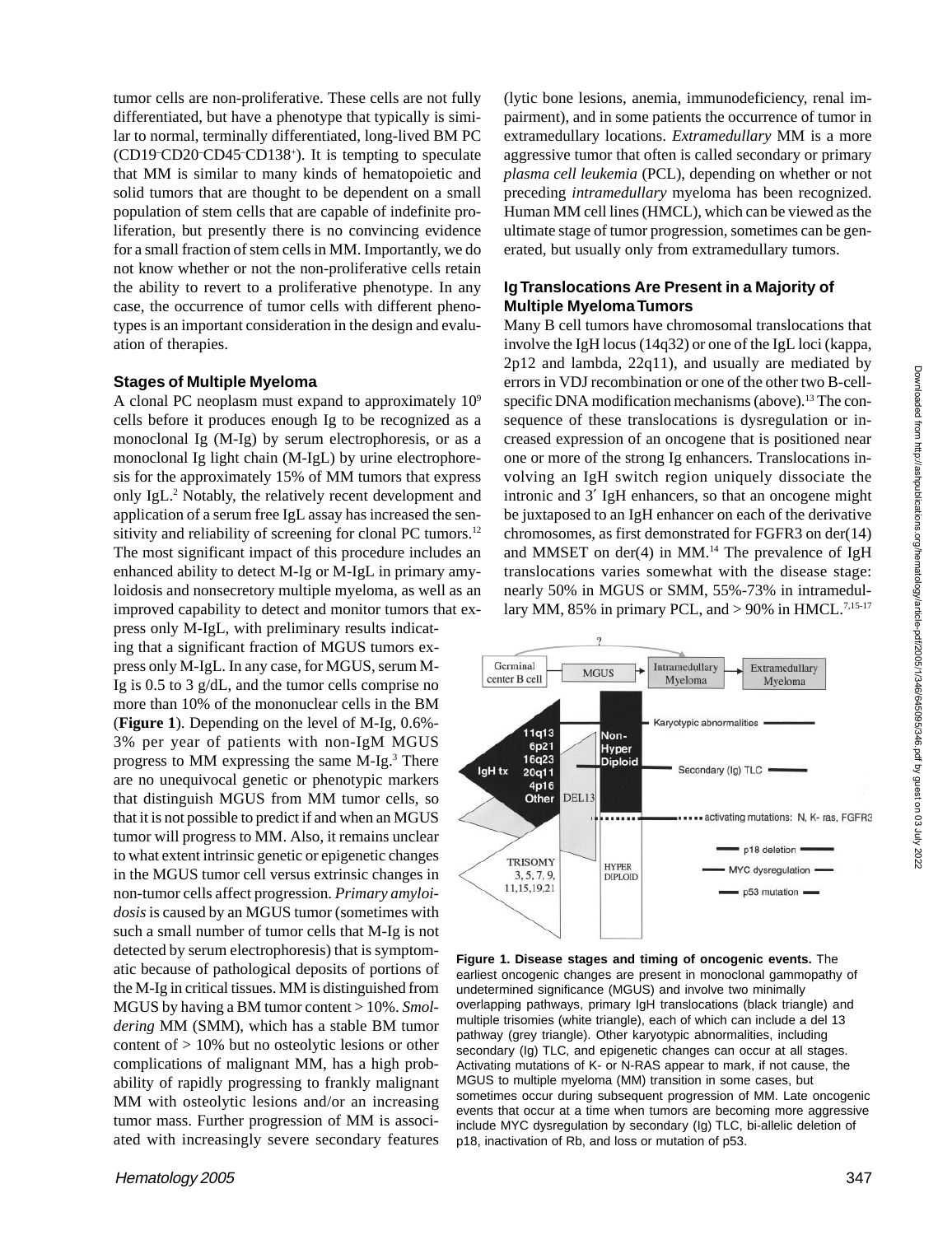#### **Primary Translocations Involving Five Recurrent Partners**

Five recurrent chromosomal partners (oncogenes) are involved in IgH translocations in MGUS and MM: 4p16 (MMSET and usually FGFR3), 6p21 (CYCLIN D3), 11q13 (CYCLIN D1), 16q23 (c-MAF), and 20q11 (MAFB). Together, the combined prevalence of these five IgH translocation partners is about 40% in MM, with approximately 15% 4p16, 3% 6p21, 15% 11q13, 5% 16q23, and 2% 20q11. The mostly simple reciprocal translocations involving the five recurrent translocation partners appear to be primary translocations that usually are mediated by errors in IgH switch recombination, but perhaps sometimes by errors in somatic hypermutation, during the maturation of B cells in germinal centers.<sup>14</sup> Although poorly understood, it has been shown that the prevalence of  $t(11;14)$  is markedly increased in primary amyloidosis and in the rare MM tumors that express IgM or are nonsecretory, whereas the prevalence of t(4;14) is significantly increased in MM tumors that express IgA.17-19 The decreased prevalence of IgH translocations involving 4p16 and 16q23 in MGUS suggests that these translocations can cause *de novo* MM and/ or are associated with rapid progression from MGUS to MM.

# **MYC Translocations as a Paradigm for Secondary (Ig) Translocations in MM**

About 3% of MM tumors have secondary IgH translocations that target c-MYC at 8q24.<sup>20</sup> Secondary translocations that dysregulate a MYC gene  $(c\rightarrow> N^- > L^-)$  by juxtaposing it to an Ig locus (IgH  $\sim$  Igl  $>>$  Igk) or to one of many other poorly characterized chromosomal loci are late progression events.7,21 The MYC translocations are absent or rare in MGUS but occur in 15% of MM tumors, 45% of advanced tumors, and 90% of HMCL. These translocations are not mediated by the B-cell-specific DNA modification mechanisms, which are inactive in normal or tumor PC. In contrast to the primary translocations described above, these secondary events often include unbalanced and complex translocations and insertions that can involve three chromosomes, sometimes with associated amplification, duplication, inversion, or deletion.

#### **Other Ig Translocations in MM**

Other IgH translocation partners have been identified in approximately 20% of MGUS and MM tumors.15-17 These other partners, which are poorly characterized, appear to be mostly non-recurrent or rare. These translocations seem to share the structural complexity and lack of IgH switch region involvement observed for MYC translocations, suggesting that they usually represent secondary translocations, which can occur at any time during tumor progression, including MGUS. Translocations involving an Igλ locus occur in about 10% of MGUS tumors, and approximately 20% of advanced MM tumors or HMCL.<sup>7,15</sup> Translocations involving an Igκ locus are rare, occurring in only a few percent of MM tumors. Nearly half of IgL translocations in advanced MM tumors or HMCL target a MYC gene. Significantly, although all HMCL analyzed have either an IgH or IgL translocation, approximately 30% of MM tumors and 45% of MGUS tumors do not have either an IgH or IgL translocation. Surprisingly, however, two independent Ig translocations have been found in 5% of MGUS tumors, 25% of advanced MM tumors, and 58% of HMCL, consistent with an accumulation of secondary Ig translocations during tumor progression.15

# **Loss of Chromosome 13 Sequences: A Frequent Karyotypic Abnormality**

Abnormal karyotypes are rarely obtained for MGUS tumors, but are identified in roughly one third of MM tumors, with the prevalence of abnormal karyotypes increasing as MM tumors become more proliferative and/or less stromal cell dependent.<sup>22</sup> However, interphase FISH studies show that all MGUS and MM tumors have numeric and/ or structural chromosome abnormalities. Loss of one copy of chromosome 13 or, less often, selective loss of 13q/13q14 sequences was one of the first chromosomal abnormalities that was found to be associated with a poor prognosis. It is of much graver prognostic significance when identified by conventional cytogenetics then by interphase FISH alone, perhaps explained in part by the proliferative potential implied by obtaining an abnormal metaphase in vitro. Loss of chromosome 13 sequences occurs in more than 50% of MM tumors and somewhat less often in MGUS. It affects all of the cells in most MM tumors and many MGUS, but some studies indicate that loss of chromosome 13 sequences is more likely to affect only a subset of MGUS tumor cells.<sup>23</sup> Strikingly, loss of chromosome 13 sequences is found in approximately 90% of MGUS or MM tumors that have a  $t(4;14)$  or  $t(14;16)$  translocation, but has a much lower prevalence in MM tumors that have a t(11;14) translocation, an IgH translocation with an unknown partner, or no IgH translocation.<sup>16,17,24</sup>

# **Hyperdiploid and Non-Hyperdiploid Tumors**

A number of years ago, it was reported that hypodiploid tumors have a poorer prognosis than hyperdiploid tumors.<sup>25</sup> Nearly half of MM tumors are hyperdiploid (HRD) (48-75 chromosomes), and often have multiple trisomies involving eight odd chromosomes (3,5,7,9,11,15,19,21). Nonhyperdiploid (NHRD) tumors (< 48 or > 75 chromosomes) can be hypodiploid, pseudodiploid or subtetraploid, with clonal subtetraploid and hypodiploid cells often present in the same tumor. The five recurrent IgH translocations, which occur only infrequently in HRD tumors, are found in approximately 70% of NHRD tumors.<sup>26,27</sup> Secondary translocations, which appear to include all MYC translocations, most—if not all—IgL translocations, most IgH translocations not involving the five recurrent partners, and some IgH translocations involving the five recurrent partners,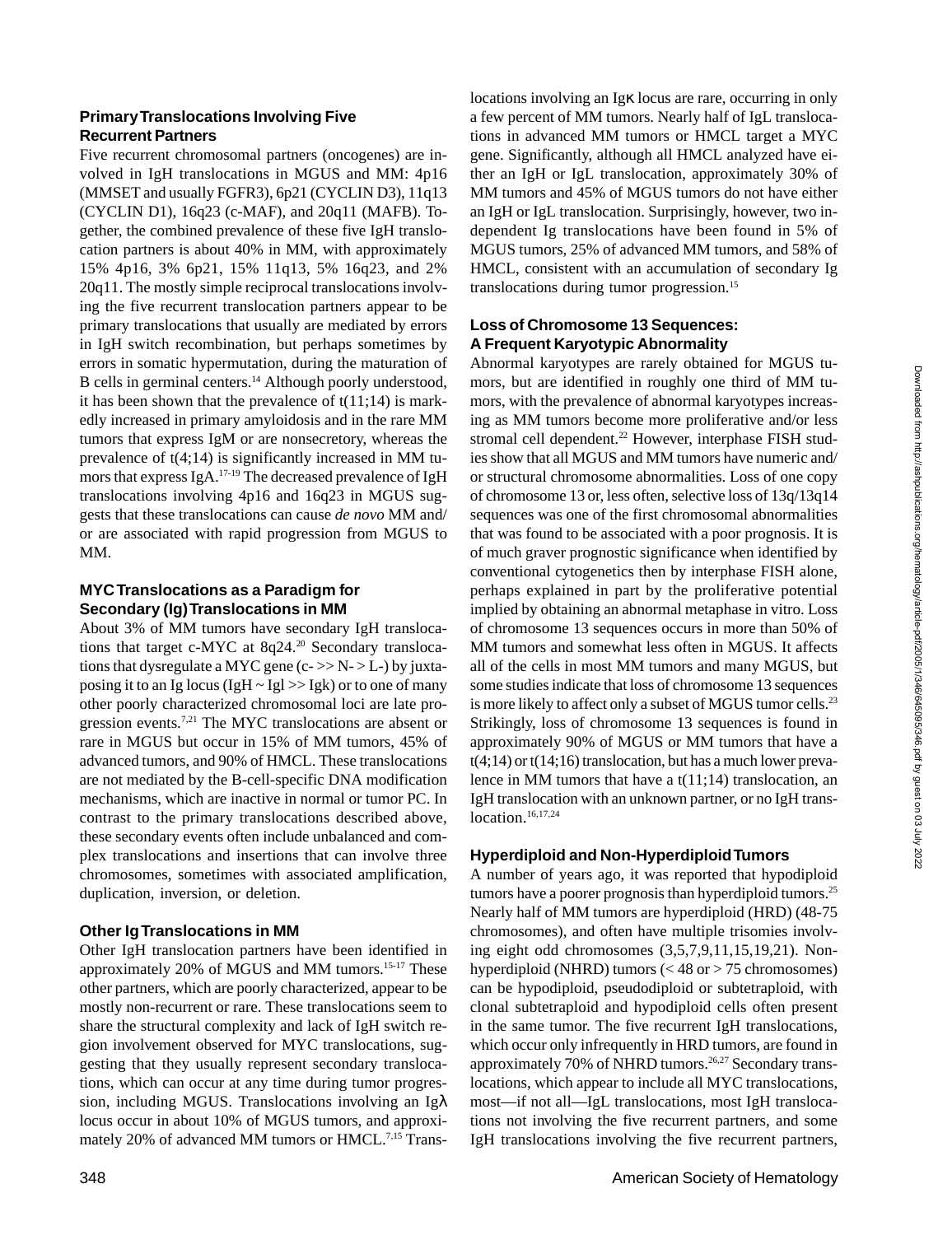seem to occur with a similar prevalence in HRD and NHRD tumors. However, the prevalence of all structural chromosomal abnormalities is nearly twice as high in NHRD compared to HRD tumors. Loss of chromosome 13 sequences occurs in 72% of NHRD tumors but only 37% of HRD tumors, which is explained partially by the increased prevalence of t(4;14) and t(14;16) in NHRD tumors. Initially, it was suggested that hypodiploidy is the critical prognostic factor and that loss of chromosome 13 sequences has no additional prognostic significance.<sup>26</sup> However, this is an issue that remains to be clarified since studies from another group indicate that hypodiploidy and loss of chromosome 13 sequences can independently confer a poor prognosis in MM.28

## **Dysregulation of CYCLIN D1, 2, or 3: A Unifying, Early Oncogenic Event in MM and MGUS**

Most tumor cells in MGUS and MM appear more similar to normal, non-proliferating PC than to normal, but highly proliferating PB, for which 30% or more of the cells can be in S phase. Surprisingly, however, despite a very low proliferation index, the level of cyclin D1, cyclin D2, or cyclin D3 mRNA in virtually all MM and MGUS tumors is relatively high, comparable to the level of cyclin D2 mRNA expressed in normal proliferating PB, and distinctly higher than in normal BM PC (**Figure 2**).29 About 25% of MGUS or MM tumors have an IgH translocation that directly dysregulates CYCLIN D1 (11q13), CYCLIN D3 (6p21), or a MAF gene (c-MAF, 16q23 or MAFB, 20q11) encoding a transcription factor that targets CYCLIN D2. Most MM tumors with a t(4; 14) translocation express high levels of

cyclin D2, but usually at a level that is somewhat lower than tumors with a translocation that targets MAF or MAFB; there is no information about the mechanism causing increased cyclin  $D2$  expression in the  $t(4;14)$ tumors. Although normal BM PC express little or no detectable cyclin D1, nearly 40% of MGUS and MM tumors do not have a t(11;14), but are hyperdiploid, have multiple trisomies of the eight odd chromosomes, and biallelically express increased levels of cyclin D1. Most other tumors, about half of which are hyperdiploid and have multiple trisomies of the eight odd chromosomes, show increased expression of cyclin D2 compared to normal BM PC.

# **A Model for the Molecular Pathogenesis of MGUS and Multiple Myeloma**

The current model has been updated from an earlier version.<sup>7</sup> It has been proposed that there are two pathways of pathogenesis: an NHRD pathway that usually includes one of the five recurrent IgH translocations as an early event, and a HRD pathway that is associated with multiple trisomies of eight odd chromosomes but is mediated by a yet to be determined mechanism.<sup>25,27</sup> As summarized above, dysregulation of a CYCLIN D gene—sometimes as a consequence of a primary IgH translocation but otherwise by presently unknown mechanisms—appears to be a unifying and early event. The low proliferative capacity of MGUS or MM tumors that express a dysregulated CYCLIN D gene is consistent with the fact that a high level of transgenic CYCLIN D1 does not perturb normal B cell development and proliferation or lead to tumors, unless there is a cooperating MYC or activated RAS transgene. The dysregulation of a CYCLIN D gene may render the cells more susceptible to proliferative stimuli, resulting in selective expansion as a result of interaction with BM stromal cells that produce interleukin (IL)-6, insulin-like growth factor (IGF)-1, and other cytokines. Loss of chromosome 13/13q sequences also seems to be an early event shared by MGUS and MM tumors. Unfortunately, we do not yet fully understand the relative timing of primary IgH translocations, aneuploidy (including multiple trisomies and loss of chromosome 13 sequences), and CYCLIN D dysregulation. Secondary chromosome translocations and other karyotypic abnormalities can occur at all stages of tumorigenesis. Epigenetic changes, including methylation of promoter regions that can inactivate p16INK4a, p15INK4b, and other genes, also can occur at all stages of tumorigenesis.30 Mutually exclusive activating mutations of K- or N-RAS (or FGFR3 when there is a t(4;14) translocation) are rare in MGUS, but the prevalence of RAS mutations is 30%-40% in early MM and slightly higher in advanced MM; FGFR3 mutations appear to occur more fre-



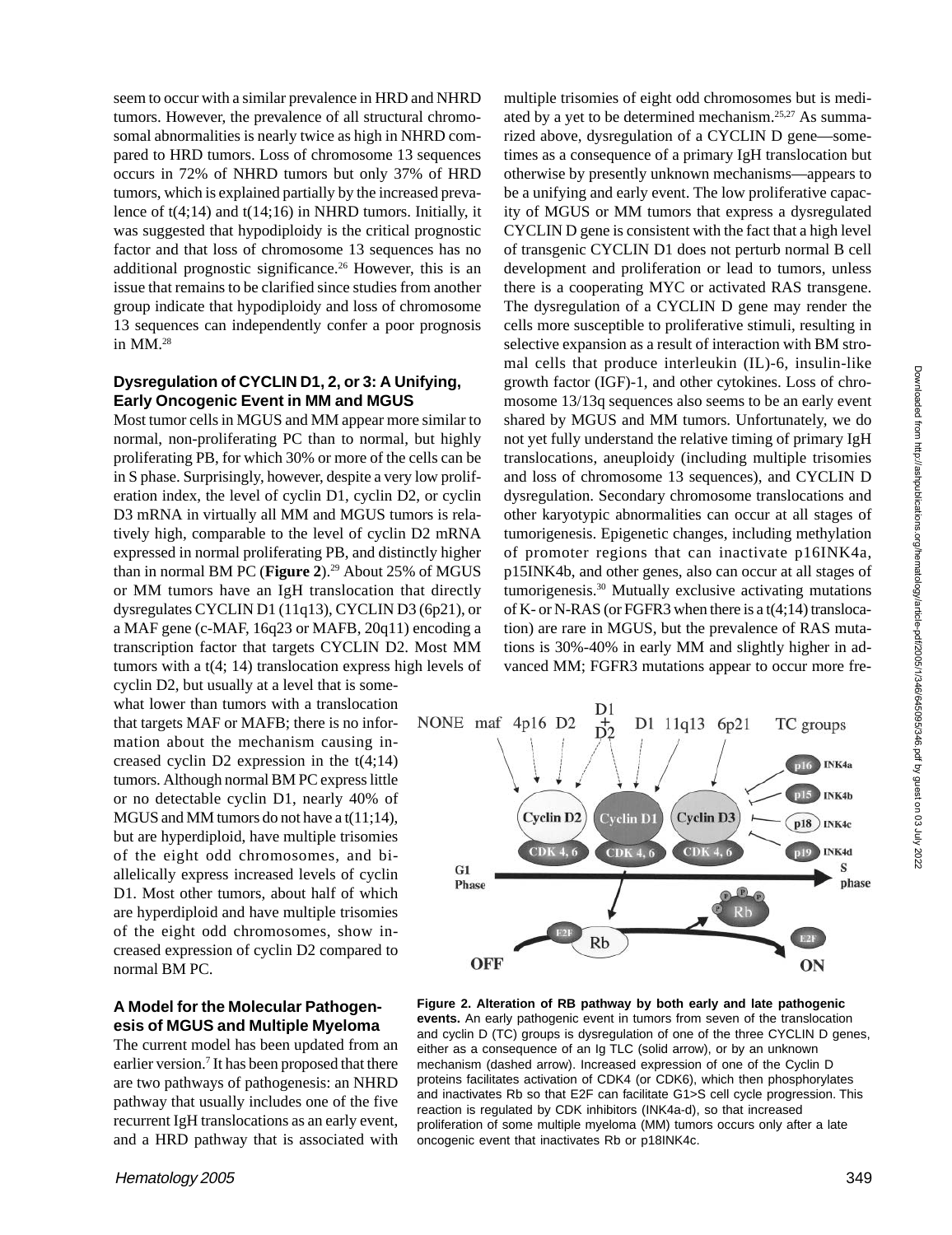#### **Table 1. Translocation and cyclin D (TC) groups.**

| Group          | Primary<br><b>Translocation</b> | Gene(s) at<br><b>Breakpoint</b> | D-Cyclin                          | Ploidy*   | <b>Proliferation</b><br>Index | <b>Bone Disease</b><br>(% MRI Pos) | <b>Frequency</b><br>(%) | <b>Prognosis</b> |
|----------------|---------------------------------|---------------------------------|-----------------------------------|-----------|-------------------------------|------------------------------------|-------------------------|------------------|
| 6p21           | 6p21                            | CCND <sub>3</sub>               | D <sub>3</sub>                    | <b>NH</b> | Average                       | 100                                | 3                       | ? Good           |
| 11q13          | 11q13                           | CCND <sub>1</sub>               | D <sub>1</sub>                    | $D = NH$  | Average                       | 94                                 | 16                      | Good             |
| D <sub>1</sub> | None                            | None                            | D <sub>1</sub>                    | н         | Low                           | 86                                 | 34                      | Good             |
| $D1+D2$        | None                            | None                            | D <sub>1</sub> and D <sub>2</sub> | н         | High                          | 100                                | 6                       | ? Poor           |
| D <sub>2</sub> | None                            | None                            | D <sub>2</sub>                    | $H = NH$  | Average                       | 67                                 | 17                      | ?                |
| None           | None                            | None                            | None                              | <b>NH</b> | Average                       | 100                                | 2                       | ? Good           |
| 4p16           | 4p16                            | FGFR3/MMSET                     | D <sub>2</sub>                    | NH > H    | Average                       | 57                                 | 15                      | Poor             |
| Maf            | 16a23/20a11                     | c-maf/mafB                      | D <sub>2</sub>                    | <b>NH</b> | High                          | 55                                 | 52                      | Poor             |

Abbreviations: D, diploid; H, hyperdiploid; NH, non-hyperdiploid

quently in advanced MM. Secondary MYC translocations are late progression events that may occur as a tumor becomes less dependent on BM stromal cells and/or more proliferative. Despite alteration of the RB pathway by dysregulation of a CYCLIN D gene in virtually all MGUS and MM tumors, inactivation of an additional component of this pathway (p18INK4c or RB) can be a late progression event that is associated with enhanced proliferation. Mutations and/or mono-allelic deletion of p53 also appear to be late progression events. The timing of other events, such as PTEN mutations, is unknown.

## **A TC (Translocation/Cyclin D Expression) Classification Based on Early Pathogenic Events**

Based in large part on the hypotheses presented above, a supervised analysis of gene expression profiles provides the basis for a molecular classification of MM. In addition to determining the expression level of cyclin D1, 2, and 3, gene expression profiling can effectively identify MM tumors that overexpress the oncogenes dysregulated by the five recurrent IgH translocations: 11q13 (CYCLIN D1); 6p21 (CYCLIN D3); 4p16 (MMSET & usually FGFR3); 16q23 (c-MAF); and 20q11 (MAFB).29 These groups (**Table 1**) can be distinguished based on the Ig translocation present, and cyclin D expression: **11q13** (16%) and **6p21** tumors (3%) express high levels of either cyclin D1 or cyclin D3 as a result of an Ig translocation; **D1** tumors (34%) ectopically express low to moderate levels of cyclin D1 despite the absence of a t(11;14) translocation; **D1+D2** (6%) in addition express cyclin D2. **D2** tumors (17%), which are a mixture of hyperdiploid and non-hyperdiploid tumors that do not fall into one of the other groups, express increased cyclin D2 compared to normal PC. Tumors in group **None** (2%) do not have increased expression of a D-type cyclin compared to normal bone marrow PC. **4p16** tumors (15%) express high levels of cyclin D2, and also MMSET (and FGFR3 in approximately  $70\%$ ) as a result of a t(4;14) translocation; **maf** tumors (7%) express the highest levels of cyclin D2, and also high levels of either c-maf or mafB, consistent with the possibility that both maf transcription

factors up-regulate the expression of cyclin D2. Supervised hierarchical cluster analysis of gene expression profiles demonstrates that the TC classification identifies homogeneous groups of tumors with distinctive patterns of gene expression, and by corollary, phenotype. Although not unequivocally established, we think that the basis for assignment of tumors to the TC groups is focused primarily on very early if not initiating oncogenic events that are shared by MGUS and MM tumors, although the **D1+D2** group might represent an exception.

# **Implications of the TC Classification of MGUS and MM**

In addition to having shared gene expression profiles, we have identified important biologic and clinical correlates associated with the TC groups (**Table 1**). For example, the TC **D1** group of tumors is absent or under-represented in PCL and HMCL, suggesting that these tumors have a particularly strong dependence on a continued interaction with bone marrow stromal cells. In addition, we have found that lytic bone disease correlates with the TC classification, with high prevalence (~90%) in TC 6p21, TC **11q13**, TC **D1** and TC **D1+D2**, and lower prevalence (~55%) in TC **4p16** and TC **maf**. It has also become clear that specific IgH translocations have a profound prognostic significance.<sup>31,32</sup> Patients with tumors that have a  $t(4;14)$  translocation (TC **4p16**) have a substantially shortened survival either with standard or high-dose therapy (median OS 26 months and 33 months respectively), and patients with a t(14;16) (TC **maf**) have a similarly poor if not worse prognosis (median OS 16 months with conventional therapy). By contrast, patients with tumors that have a  $t(11;14)$  translocation (TC **11q13**) appear to have a better survival following both conventional chemotherapy and high-dose therapy.33 Similarly we suspect that the TC **D1** group, representing most of the hyperdiploid patients, shares the good prognosis associated with hyperdiploidy. There are too few patients to draw conclusions about TC **6p21** but given the overlapping gene expression profile with TC **11q13** and obvious mechanistic similarities, it makes sense to group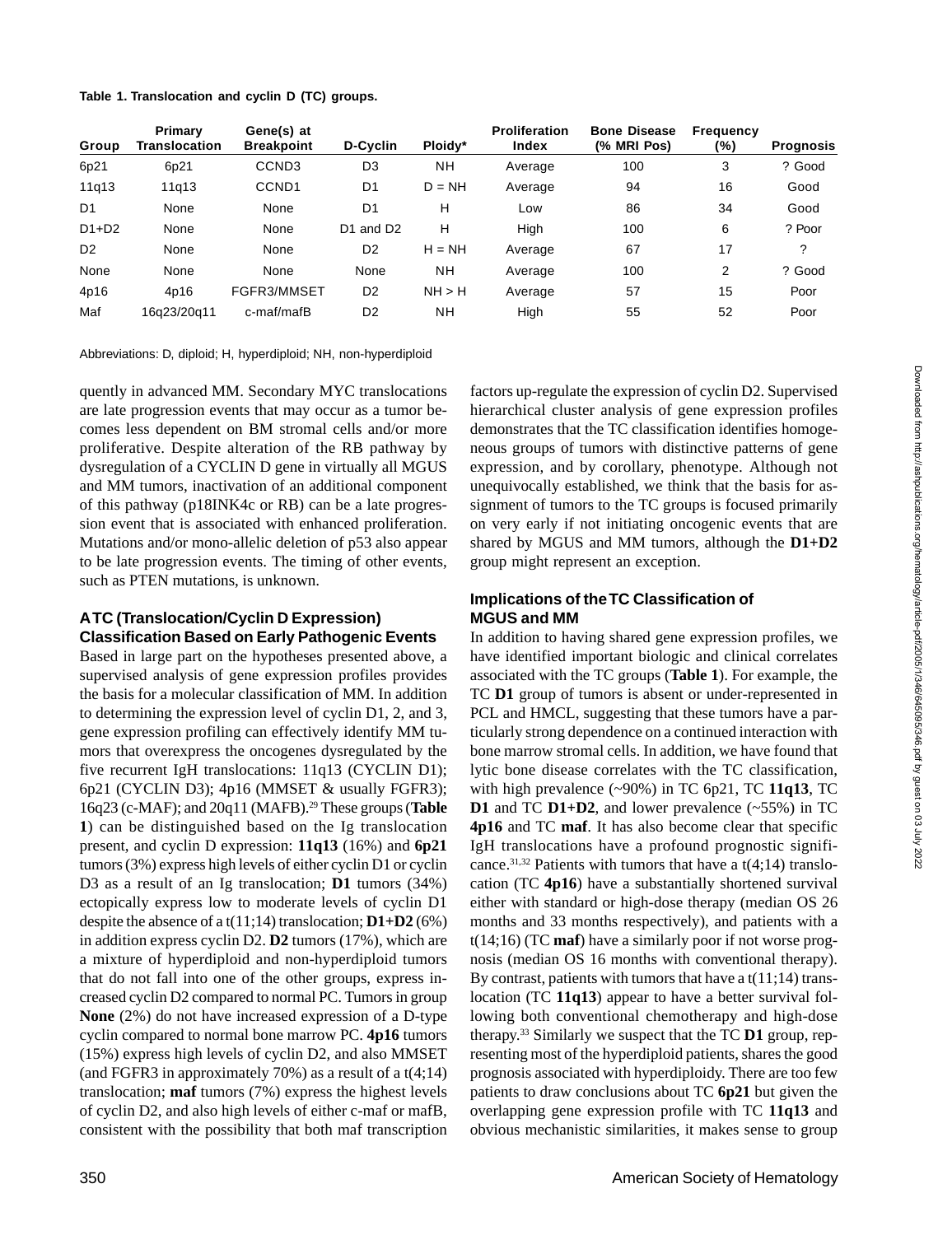them together. Similarly it makes sense to group the t(14;16) (c-maf) with t(14;20) (mafB) into the TC **maf** group. Although we do not have mature data at this time we suspect that **D1+D2**, which have a higher proliferative index, and are overrepresented in relapsed patients, have a poor prognosis. The TC **NONE** group is very small, but as it represents patients with macrofocal disease it would appear to have a good prognosis. These results suggest that the TC classification, which appears to be based on the earliest events in pathogenesis, may be a clinically useful way to classify patients into groups that have distinct subtypes of MM (and MGUS) tumors.<sup>16,18,34,35</sup> One might argue that some or all of the TC groups represent different disease that may require different therapeutic approaches. Although the TC groups, which are based on what appear to be early—perhaps initiating—pathogenic events, provide a foundation for clinically relevant insights, it is likely that a definitive molecular classification will require modification as additional initiating and progression events are identified.

# **Concluding Thoughts Regarding Prognosis and Treatment of MM**

Two general kinds of parameters have been used to assess the prognosis and response to treatment of MM: a combination of tumor mass plus host response, and intrinsic properties of the tumor cell.<sup>2,16,25,36-39</sup> Clinical indicators of host response, often related to the mass of tumor, include anemia, thrombocytopenia, lytic bone disease, immunodeficiency, and compromised renal function. Tumor mass is measured most directly by the fraction of tumor cells in bone marrow aspirates or biopsies, or less directly by the level of serum M-Ig or urine M-IgL, whereas additional measures of host response can include serum levels of polyclonal Ig, hemoglobin, β2-microglobulin, lactic dehydrogenase, and C-reactive protein. Regarding intrinsic properties of the tumor cell, it has been shown that an unfavorable outcome is associated with each of the following: increased plasma cell labeling index (PCLI) or an increased fraction of Ki67 positive (cycling) cells, an abnormal karyotype, hypodiploidy, loss of chromosome 13/13q sequences, monosomy of 17/p53 deletion, loss of 1p sequences, and gain of 1q sequences. It also has been reported that mutations of K-RAS (but not N-RAS) represent an adverse prognostic factor. With the recent development and application of new genomic technologies (gene expression profiling, array comparative genomic hybridization, single nucleotide polymorphism analysis), there will be an increasing trend to develop and evaluate therapies based on patient specific genotypic and phenotypic properties of both the tumor cells and normal cells. In the short run, these recent advances will help to more precisely classify MM tumors that respond most favorably to one or more of an everwidening variety of therapeutic regimens. In the not too far distant future, however, we are hopeful that our rapidly increasing understanding of the molecular and cellular biology of MM, will lead to therapies that directly target

different kinds of MM tumor cells (such as FGFR3 inhibitors for tumors with  $t[4;14]$ ,<sup>40</sup> or their requisite interaction with the host microenvironment. We think that this is a time to be optimistic that the rapid pace of MM research has brought us close to having the potential of identifying therapies that will either cure MM or convert MM to a chronic disease in a significant fraction of patients with this presently incurable malignancy. $41,42$ 

#### **References**

- 1. Ries LAG, Eisner MP, Kosary CL, et al. SEER Cancer Statistics Review, 1975-2001. Bethesda: National Cancer Institute; 2004.
- 2. Malpas JS, Bergsagel DE, Kyle R, Anderson K. Myeloma: Biology and Management (ed 3rd). Oxford: Elsevier; 2004.
- 3. Kyle RA, Therneau TM, Rajkumar SV, et al. A long-term study of prognosis in monoclonal gammopathy of undetermined significance. N Engl J Med. 2002;346:564-569.
- 4. Lynch HT, Watson P, Tarantolo S, et al. Phenotypic heterogeneity in multiple myeloma families. J Clin Oncol. 2005;23:685-693.
- 5. Kuppers R, Klein U, Hansmann ML, Rajewsky K. Cellular origin of human B-cell lymphomas. N Engl J Med. 1999;341:1520-1529.
- Shapiro-Shelef M, Calame K. Regulation of plasma-cell development. Nat Rev Immunol. 2005;5:230-242.
- 7. Kuehl WM, Bergsagel PL. Multiple myeloma: evolving genetic events and host interactions. Nat Rev Cancer. 2002;2:175- 187.
- 8. Stevenson FK, Sahota SS, Ottensmeier CH, Zhu D, Forconi F, Hamblin TJ. The occurrence and significance of V gene mutations in B cell-derived human malignancy. Adv Cancer Res. 2001;83:81-116.
- 9. Zojer N, Ludwig H, Fiegl M, Stevenson FK, Sahota SS. Patterns of somatic mutations in VH genes reveal pathways of clonal transformation from MGUS to multiple myeloma. Blood. 2003;101:4137-4139.
- 10. Matsui W, Huff CA, Wang Q, et al. Characterization of clonogenic multiple myeloma cells. Blood. 2004;103:2332- 2336.
- 11. Yata K, Yaccoby S. The SCID-rab model: a novel in vivo system for primary human myeloma demonstrating growth of CD138-expressing malignant cells. Leukemia. 2004;18:1891-1897.
- 12. Bradwell AR, Mead GP, Carr-Smith HD. Serum Free Light Chain Analysis (ed 3rd). Birmingham: The Binding Site Ltd.; 2005.
- 13. Kuppers R, Dalla-Favera R. Mechanisms of chromosomal translocations in B cell lymphomas. Oncogene. 2001;20:5580-5594.
- 14. Bergsagel PL, Kuehl WM. Chromosomal translocations in multiple myeloma. Oncogene. 2001;20:5611-5622.
- 15. Fonseca R, Bailey RJ, Ahmann GJ, et al. Genomic abnormalities in monoclonal gammopathy of undetermined significance. Blood. 2002;100:1417-1424.
- 16. Fonseca R, Blood E, Rue M, et al. Clinical and biologic implications of recurrent genomic aberrations in myeloma. Blood. 2003;101:4569-4575.
- 17. Avet-Loiseau H, Facon T, Grosbois B, et al. Oncogenesis of multiple myeloma: 14q32 and 13q chromosomal abnormalities are not randomly distributed, but correlate with natural history, immunological features, and clinical presentation. Blood. 2002;99:2185-2191.
- 18. Avet-Loiseau H, Garand R, Lode L, Harousseau JL, Bataille R. Translocation t(11;14)(q13;q32) is the hallmark of IgM, IgE, and nonsecretory multiple myeloma variants. Blood. 2003;101:1570-1571.